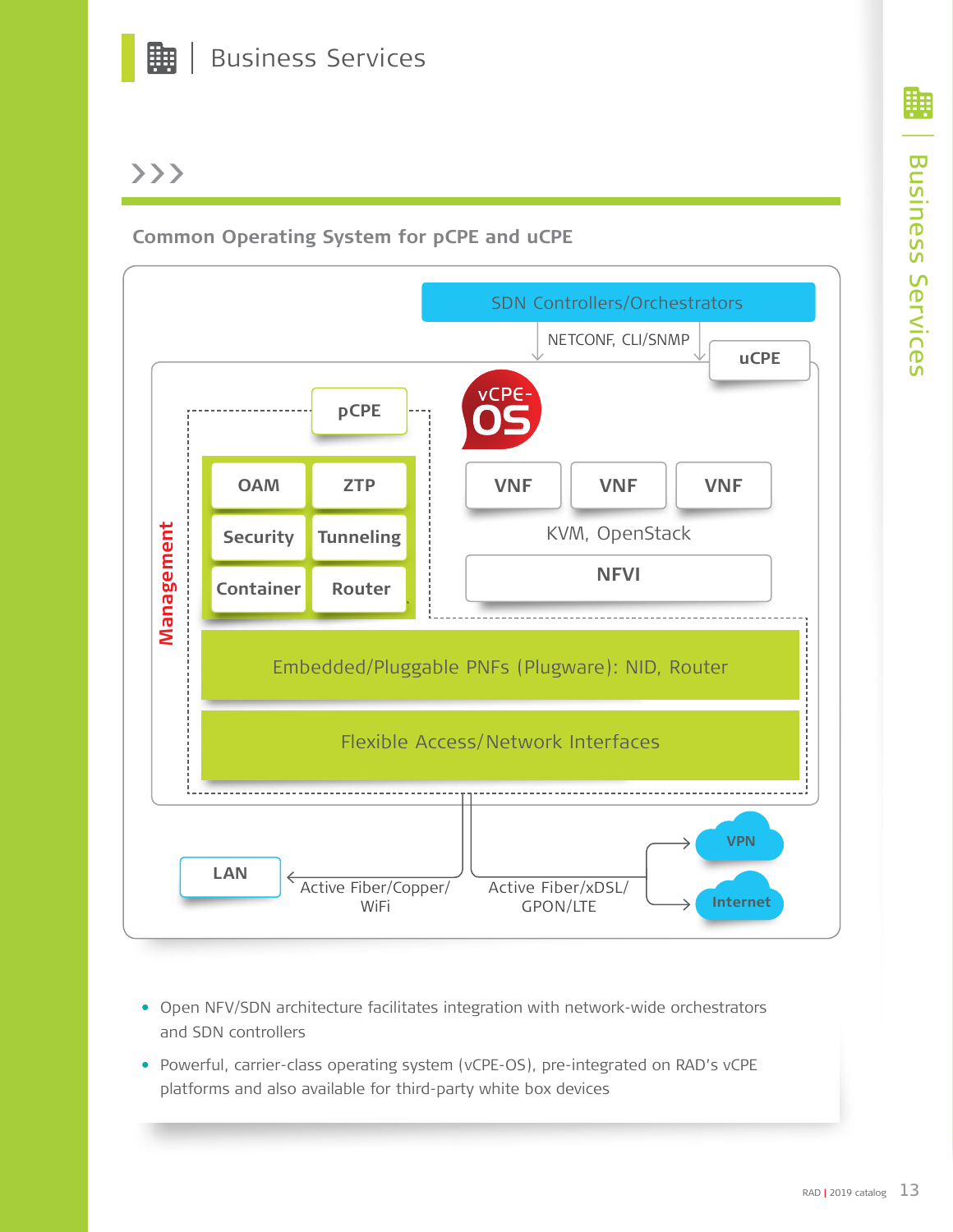

# Carrier Ethernet and IP VPNs





### Your Benefits:

- **•** Easily plan, deploy, provision, and maintain SLA-based business and cloud access services with the same "look and feel" over any access: fiber/copper/TDM/wireless
- **•** Carrier Ethernet demarcation switch up to 100G
- **•** Integrated L3 router functionality
- **•** MEF 3.0-certified with a feature-rich toolkit: RFC-2544/ Y.1564 testing, multi-CoS traffic management, fault management, Y.1731/TWAMP performance monitoring
- **•** Instant upgrades to existing equipment with MiNID service assurance booster
- **•** Enhanced service provisioning, visibility and reporting using RADview Service Manager and RADview Performance Monitoring portal
- **•** vCPE functionality at the customer edge for service agility and premium offerings, e.g., SD-WAN and other value-added services

## Products Included in this Solution:



**ETX-2** IP and Carrier Ethernet Demarcation



**ETX-2i** 1G/10G/100G EAD with vCPE module



**MiNID** Miniature Programmable Network Interface Device



**RADview** Management and Domain **Orchestration**